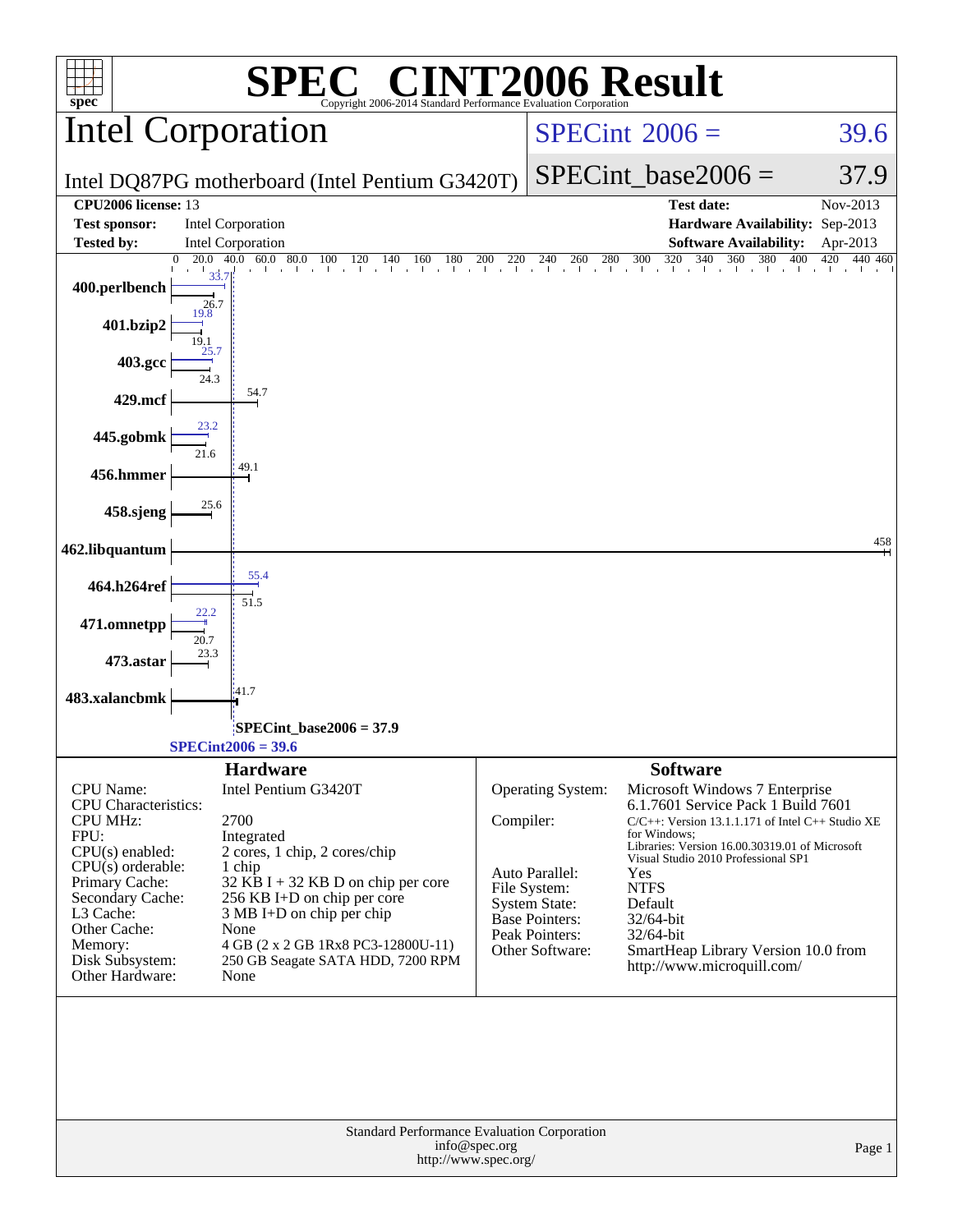

# Intel Corporation

# $SPECint2006 = 39.6$  $SPECint2006 = 39.6$

Intel DQ87PG motherboard (Intel Pentium G3420T)

### SPECint base2006 =  $37.9$

**[CPU2006 license:](http://www.spec.org/auto/cpu2006/Docs/result-fields.html#CPU2006license)** 13 **[Test date:](http://www.spec.org/auto/cpu2006/Docs/result-fields.html#Testdate)** Nov-2013 **[Test sponsor:](http://www.spec.org/auto/cpu2006/Docs/result-fields.html#Testsponsor)** Intel Corporation **[Hardware Availability:](http://www.spec.org/auto/cpu2006/Docs/result-fields.html#HardwareAvailability)** Sep-2013 **[Tested by:](http://www.spec.org/auto/cpu2006/Docs/result-fields.html#Testedby)** Intel Corporation **[Software Availability:](http://www.spec.org/auto/cpu2006/Docs/result-fields.html#SoftwareAvailability)** Apr-2013

#### **[Results Table](http://www.spec.org/auto/cpu2006/Docs/result-fields.html#ResultsTable)**

| <b>Seconds</b> |                           | <b>Base</b>    |       |                       |       |                |              | <b>Peak</b>                                     |              |                |              |  |  |
|----------------|---------------------------|----------------|-------|-----------------------|-------|----------------|--------------|-------------------------------------------------|--------------|----------------|--------------|--|--|
|                | Ratio                     | <b>Seconds</b> | Ratio | <b>Seconds</b>        | Ratio | <b>Seconds</b> | <b>Ratio</b> | <b>Seconds</b>                                  | <b>Ratio</b> | <b>Seconds</b> | <b>Ratio</b> |  |  |
| 367            | 26.7                      | 365            | 26.8  | 367                   | 26.6  | 292            | 33.5         | 290                                             | 33.7         | 289            | 33.8         |  |  |
| 518            | 18.6                      | 504            | 19.1  | 504                   | 19.2  | 488            | 19.8         | 487                                             | 19.8         | 489            | 19.7         |  |  |
| 331            | 24.3                      | 331            | 24.3  | 331                   | 24.3  | 313            | 25.7         | 313                                             | 25.7         | 312            | 25.8         |  |  |
| 166            | 54.8                      | 167            | 54.7  | 167                   | 54.7  | 166            | 54.8         | 167                                             | 54.7         | 167            | 54.7         |  |  |
| 486            | 21.6                      | 486            | 21.6  | 486                   | 21.6  | 452            | 23.2         | 452                                             | 23.2         | 452            | 23.2         |  |  |
| 190            | 49.1                      | 192            | 48.7  | 189                   | 49.5  | <b>190</b>     | 49.1         | 192                                             | 48.7         | 189            | 49.5         |  |  |
| 473            | 25.6                      | 472            | 25.6  | 474                   | 25.6  | 473            | 25.6         | 472                                             | 25.6         | 474            | 25.6         |  |  |
| 45.6           | 454                       | 45.2           | 458   | 45.2                  | 458   | 45.6           | 454          | 45.2                                            | 458          | 45.2           | 458          |  |  |
| 428            | 51.7                      | 430            | 51.4  | 430                   | 51.5  | 400            | 55.4         | 399                                             | 55.4         | 399            | 55.4         |  |  |
| 302            | 20.7                      | 301            | 20.8  | 302                   | 20.7  | 280            | 22.3         | 281                                             | 22.2         | 297            | 21.1         |  |  |
| 301            | 23.3                      | 303            | 23.2  | 302                   | 23.3  | 301            | 23.3         | 303                                             | 23.2         | 302            | 23.3         |  |  |
| 164            | 42.0                      | 166            | 41.7  | 167                   | 41.3  | 164            | 42.0         | 166                                             | 41.7         | 167            | 41.3         |  |  |
|                | $\mathbf{D}$ $\mathbf{L}$ | 2.11           |       | 1.3.1<br>$\lambda$ 1. |       | D.11           |              | $-11.144$<br>$1.4.41$ and $1.4.41$ and $1.4.41$ |              |                |              |  |  |

Results appear in the [order in which they were run.](http://www.spec.org/auto/cpu2006/Docs/result-fields.html#RunOrder) Bold underlined text [indicates a median measurement.](http://www.spec.org/auto/cpu2006/Docs/result-fields.html#Median)

#### **[Compiler Invocation Notes](http://www.spec.org/auto/cpu2006/Docs/result-fields.html#CompilerInvocationNotes)**

 To compile these binaries, the Intel Compiler 13.1 was set up to generate 64-bit binaries with the command: "ipsxe-comp-vars.bat intel64 vs2010" (shortcut provided in the Intel(r) Parallel Studio XE 2013 program folder)

#### **[Platform Notes](http://www.spec.org/auto/cpu2006/Docs/result-fields.html#PlatformNotes)**

 Sysinfo program C:\SPEC13.1/Docs/sysinfo \$Rev: 6775 \$ \$Date:: 2011-08-16 #\$ \8787f7622badcf24e01c368b1db4377c running on Clt00224D4FB715 Tue Nov 26 22:35:11 2013 This section contains SUT (System Under Test) info as seen by

 some common utilities. To remove or add to this section, see: <http://www.spec.org/cpu2006/Docs/config.html#sysinfo>

 Trying 'systeminfo' : Microsoft Windows 7 Enterprise OS Version : 6.1.7601 Service Pack 1 Build 7601 System Manufacturer: INTEL\_ System Model : DQ87PG\_\_ Processor(s) : 1 Processor(s) Installed. [01]: Intel64 Family 6 Model 60 Stepping 3 GenuineIntel ~2700 Mhz BIOS Version : Intel(R) Corp. PGQ8710H.86A.0036.2013.0702.1908, 7/2/2013 Total Physical Memory: 3,749 MB Trying 'wmic cpu get /value'

DeviceID : CPU0

Continued on next page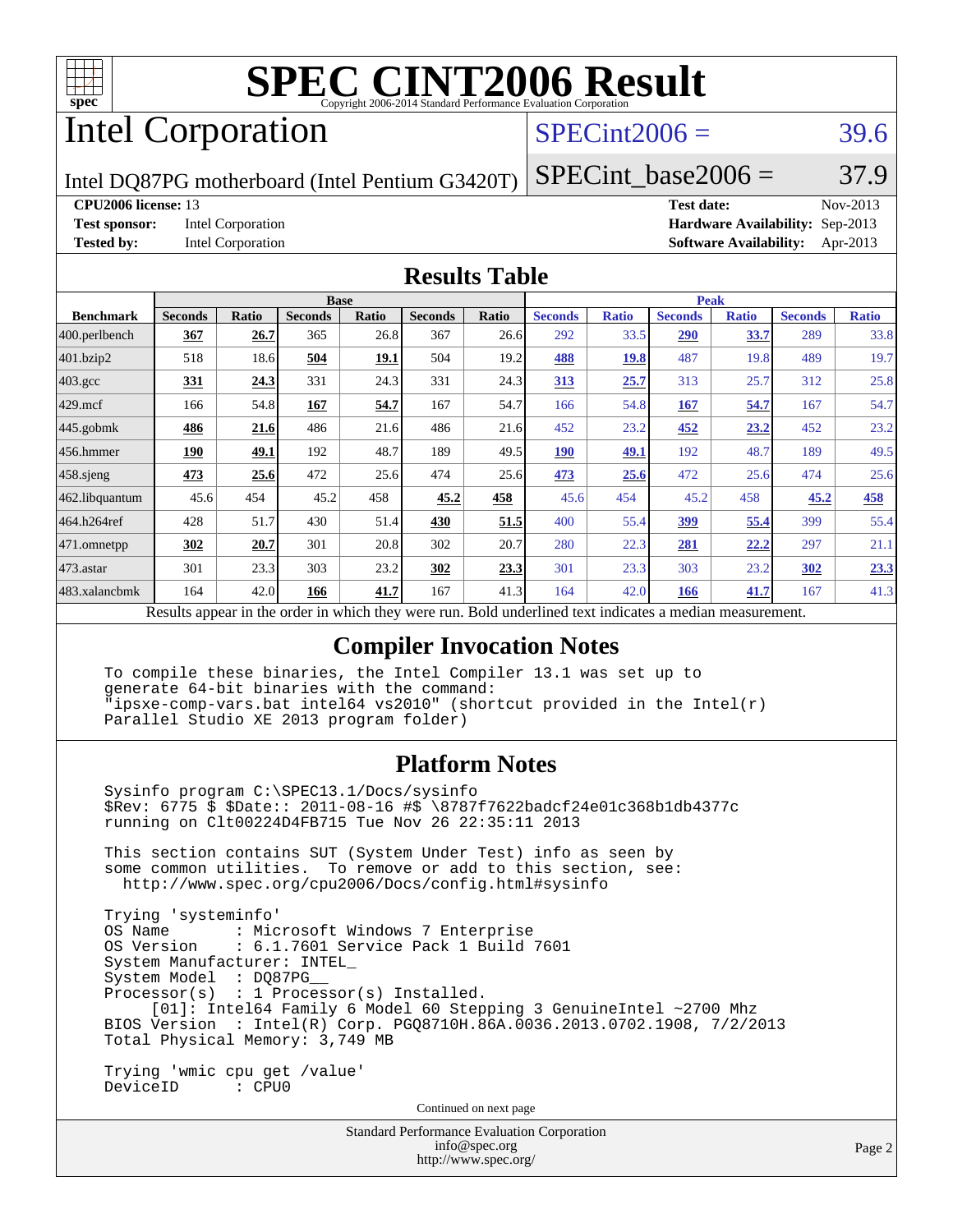

Intel Corporation

 $SPECint2006 = 39.6$  $SPECint2006 = 39.6$ 

Intel DQ87PG motherboard (Intel Pentium G3420T)

**[Test sponsor:](http://www.spec.org/auto/cpu2006/Docs/result-fields.html#Testsponsor)** Intel Corporation **[Hardware Availability:](http://www.spec.org/auto/cpu2006/Docs/result-fields.html#HardwareAvailability)** Sep-2013 **[Tested by:](http://www.spec.org/auto/cpu2006/Docs/result-fields.html#Testedby)** Intel Corporation **[Software Availability:](http://www.spec.org/auto/cpu2006/Docs/result-fields.html#SoftwareAvailability)** Apr-2013

**[CPU2006 license:](http://www.spec.org/auto/cpu2006/Docs/result-fields.html#CPU2006license)** 13 **[Test date:](http://www.spec.org/auto/cpu2006/Docs/result-fields.html#Testdate)** Nov-2013

SPECint base2006 =  $37.9$ 

#### **[Platform Notes \(Continued\)](http://www.spec.org/auto/cpu2006/Docs/result-fields.html#PlatformNotes)**

L2CacheSize : 512<br>L3CacheSize : 3072 L3CacheSize MaxClockSpeed : 2700 Name : Intel(R) Pentium(R) CPU G3420T @ 2.70GHz NumberOfCores : 2 NumberOfLogicalProcessors: 2

 (End of data from sysinfo program) BIOS: SATA mode set to RAID Windows Disk Driver: Intel Rapid Storage Technology 12.5.0.1066 Windows Chipset Driver: Intel Chipset Driver 9.4.0.1027

#### **[Component Notes](http://www.spec.org/auto/cpu2006/Docs/result-fields.html#ComponentNotes)**

 Tested systems can be used with Shin-G ATX case, PC Power and Cooling 1200W power supply Micron MT8JTF25664AZ-1G6 Series Memory DIMMs

#### **[General Notes](http://www.spec.org/auto/cpu2006/Docs/result-fields.html#GeneralNotes)**

 OMP\_NUM\_THREADS set to number of processors cores KMP\_AFFINITY set to granularity=fine,scatter Binaries compiled on a system with 1x Intel Core i7-860 CPU + 8GB memory using Windows 7 Enterprise 64-bit

### **[Base Compiler Invocation](http://www.spec.org/auto/cpu2006/Docs/result-fields.html#BaseCompilerInvocation)**

[C benchmarks](http://www.spec.org/auto/cpu2006/Docs/result-fields.html#Cbenchmarks):

[icl -Qvc10](http://www.spec.org/cpu2006/results/res2014q3/cpu2006-20140701-30252.flags.html#user_CCbase_intel_icc_vc10_9607f3ecbcdf68042245f068e51b40c1) [-Qstd=c99](http://www.spec.org/cpu2006/results/res2014q3/cpu2006-20140701-30252.flags.html#user_CCbase_intel_compiler_c99_mode_1a3d110e3041b3ad4466830521bdad2a)

[C++ benchmarks:](http://www.spec.org/auto/cpu2006/Docs/result-fields.html#CXXbenchmarks) [icl -Qvc10](http://www.spec.org/cpu2006/results/res2014q3/cpu2006-20140701-30252.flags.html#user_CXXbase_intel_icc_vc10_9607f3ecbcdf68042245f068e51b40c1)

## **[Base Portability Flags](http://www.spec.org/auto/cpu2006/Docs/result-fields.html#BasePortabilityFlags)**

 400.perlbench: [-DSPEC\\_CPU\\_P64](http://www.spec.org/cpu2006/results/res2014q3/cpu2006-20140701-30252.flags.html#b400.perlbench_basePORTABILITY_DSPEC_CPU_P64) [-DSPEC\\_CPU\\_WIN64\\_X64](http://www.spec.org/cpu2006/results/res2014q3/cpu2006-20140701-30252.flags.html#b400.perlbench_baseCPORTABILITY_DSPEC_CPU_WIN64_X64) [-DSPEC\\_CPU\\_NO\\_NEED\\_VA\\_COPY](http://www.spec.org/cpu2006/results/res2014q3/cpu2006-20140701-30252.flags.html#b400.perlbench_baseCPORTABILITY_DSPEC_CPU_NO_NEED_VA_COPY) 401.bzip2: [-DSPEC\\_CPU\\_P64](http://www.spec.org/cpu2006/results/res2014q3/cpu2006-20140701-30252.flags.html#suite_basePORTABILITY401_bzip2_DSPEC_CPU_P64) 403.gcc: [-DSPEC\\_CPU\\_P64](http://www.spec.org/cpu2006/results/res2014q3/cpu2006-20140701-30252.flags.html#suite_basePORTABILITY403_gcc_DSPEC_CPU_P64) [-DSPEC\\_CPU\\_WIN64](http://www.spec.org/cpu2006/results/res2014q3/cpu2006-20140701-30252.flags.html#b403.gcc_baseCPORTABILITY_DSPEC_CPU_WIN64) 429.mcf: [-DSPEC\\_CPU\\_P64](http://www.spec.org/cpu2006/results/res2014q3/cpu2006-20140701-30252.flags.html#suite_basePORTABILITY429_mcf_DSPEC_CPU_P64) 445.gobmk: [-DSPEC\\_CPU\\_P64](http://www.spec.org/cpu2006/results/res2014q3/cpu2006-20140701-30252.flags.html#suite_basePORTABILITY445_gobmk_DSPEC_CPU_P64) 456.hmmer: [-DSPEC\\_CPU\\_P64](http://www.spec.org/cpu2006/results/res2014q3/cpu2006-20140701-30252.flags.html#suite_basePORTABILITY456_hmmer_DSPEC_CPU_P64) 458.sjeng: [-DSPEC\\_CPU\\_P64](http://www.spec.org/cpu2006/results/res2014q3/cpu2006-20140701-30252.flags.html#suite_basePORTABILITY458_sjeng_DSPEC_CPU_P64) 462.libquantum: [-DSPEC\\_CPU\\_P64](http://www.spec.org/cpu2006/results/res2014q3/cpu2006-20140701-30252.flags.html#suite_basePORTABILITY462_libquantum_DSPEC_CPU_P64) 464.h264ref: [-DSPEC\\_CPU\\_P64](http://www.spec.org/cpu2006/results/res2014q3/cpu2006-20140701-30252.flags.html#suite_basePORTABILITY464_h264ref_DSPEC_CPU_P64) [-DWIN32](http://www.spec.org/cpu2006/results/res2014q3/cpu2006-20140701-30252.flags.html#b464.h264ref_baseCPORTABILITY_DWIN32) [-DSPEC\\_CPU\\_NO\\_INTTYPES](http://www.spec.org/cpu2006/results/res2014q3/cpu2006-20140701-30252.flags.html#b464.h264ref_baseCPORTABILITY_DSPEC_CPU_NO_INTTYPES)

Continued on next page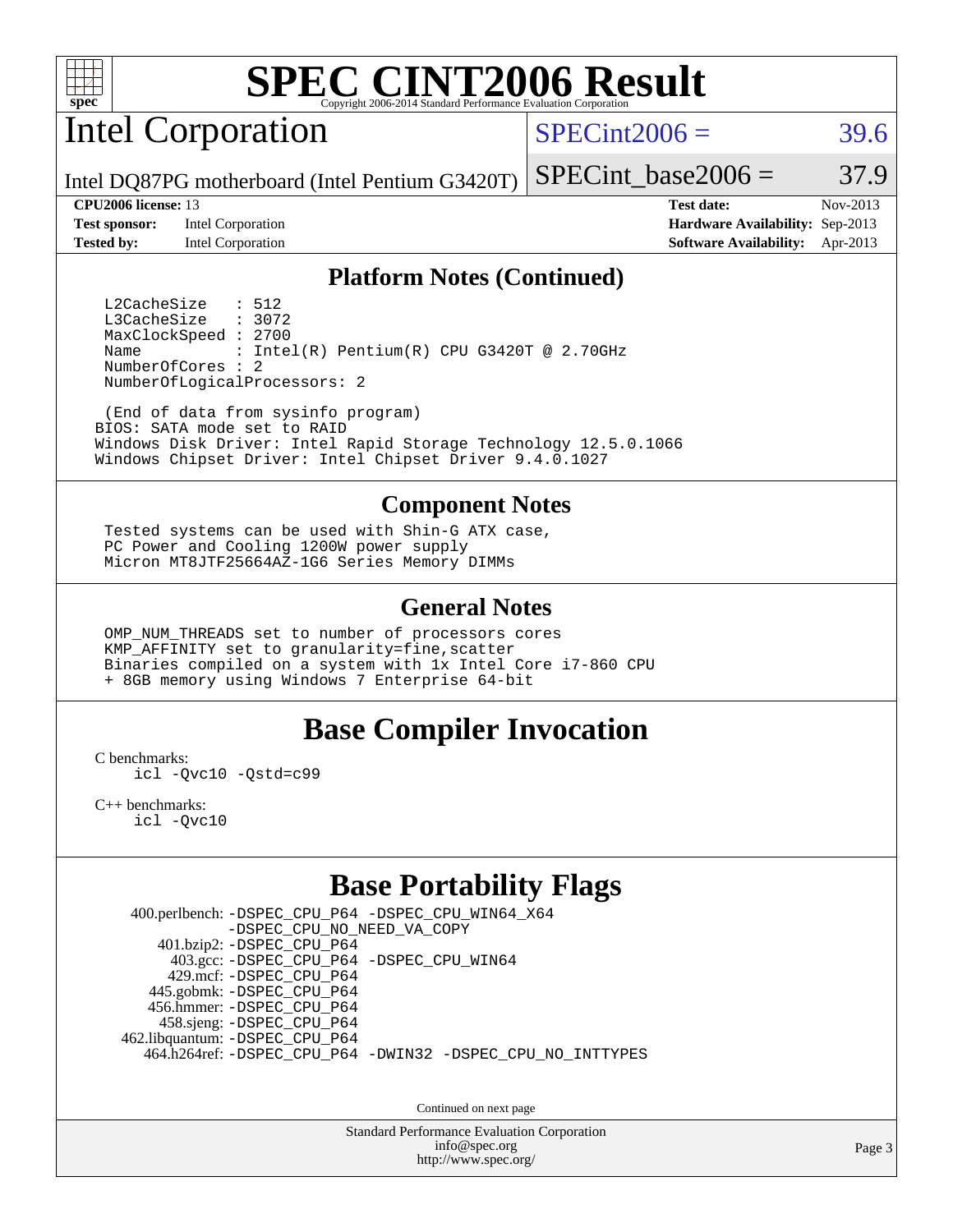

Intel Corporation

 $SPECint2006 = 39.6$  $SPECint2006 = 39.6$ 

Intel DQ87PG motherboard (Intel Pentium G3420T)

SPECint base2006 =  $37.9$ 

**[Test sponsor:](http://www.spec.org/auto/cpu2006/Docs/result-fields.html#Testsponsor)** Intel Corporation **[Hardware Availability:](http://www.spec.org/auto/cpu2006/Docs/result-fields.html#HardwareAvailability)** Sep-2013

**[CPU2006 license:](http://www.spec.org/auto/cpu2006/Docs/result-fields.html#CPU2006license)** 13 **[Test date:](http://www.spec.org/auto/cpu2006/Docs/result-fields.html#Testdate)** Nov-2013 **[Tested by:](http://www.spec.org/auto/cpu2006/Docs/result-fields.html#Testedby)** Intel Corporation **[Software Availability:](http://www.spec.org/auto/cpu2006/Docs/result-fields.html#SoftwareAvailability)** Apr-2013

## **[Base Portability Flags \(Continued\)](http://www.spec.org/auto/cpu2006/Docs/result-fields.html#BasePortabilityFlags)**

 471.omnetpp: [-DSPEC\\_CPU\\_P64](http://www.spec.org/cpu2006/results/res2014q3/cpu2006-20140701-30252.flags.html#suite_basePORTABILITY471_omnetpp_DSPEC_CPU_P64) [-DSPEC\\_CPU\\_WIN64](http://www.spec.org/cpu2006/results/res2014q3/cpu2006-20140701-30252.flags.html#b471.omnetpp_baseCXXPORTABILITY_DSPEC_CPU_WIN64) 473.astar: [-DSPEC\\_CPU\\_P64](http://www.spec.org/cpu2006/results/res2014q3/cpu2006-20140701-30252.flags.html#suite_basePORTABILITY473_astar_DSPEC_CPU_P64) 483.xalancbmk: [-DSPEC\\_CPU\\_P64](http://www.spec.org/cpu2006/results/res2014q3/cpu2006-20140701-30252.flags.html#suite_basePORTABILITY483_xalancbmk_DSPEC_CPU_P64) [-Qoption,cpp,--no\\_wchar\\_t\\_keyword](http://www.spec.org/cpu2006/results/res2014q3/cpu2006-20140701-30252.flags.html#user_baseCXXPORTABILITY483_xalancbmk_f-no_wchar_t_keyword_ec0ad4495a16b4e858bfcb29d949d25d)

**[Base Optimization Flags](http://www.spec.org/auto/cpu2006/Docs/result-fields.html#BaseOptimizationFlags)**

[C benchmarks](http://www.spec.org/auto/cpu2006/Docs/result-fields.html#Cbenchmarks):

[-QxSSE4.2](http://www.spec.org/cpu2006/results/res2014q3/cpu2006-20140701-30252.flags.html#user_CCbase_f-QxSSE42_372695bbe211719895df0310b324a1ca) [-Qipo](http://www.spec.org/cpu2006/results/res2014q3/cpu2006-20140701-30252.flags.html#user_CCbase_f-Qipo) [-O3](http://www.spec.org/cpu2006/results/res2014q3/cpu2006-20140701-30252.flags.html#user_CCbase_f-O3) [-Qprec-div-](http://www.spec.org/cpu2006/results/res2014q3/cpu2006-20140701-30252.flags.html#user_CCbase_f-Qprec-div-) [-Qopt-prefetch](http://www.spec.org/cpu2006/results/res2014q3/cpu2006-20140701-30252.flags.html#user_CCbase_f-Qprefetch_37c211608666b9dff9380561f602f0a8) [-Qparallel](http://www.spec.org/cpu2006/results/res2014q3/cpu2006-20140701-30252.flags.html#user_CCbase_f-Qparallel) [-Qauto-ilp32](http://www.spec.org/cpu2006/results/res2014q3/cpu2006-20140701-30252.flags.html#user_CCbase_f-Qauto-ilp32) [/F512000000](http://www.spec.org/cpu2006/results/res2014q3/cpu2006-20140701-30252.flags.html#user_CCbase_set_stack_space_98438a10eb60aa5f35f4c79d9b9b27b1)

[C++ benchmarks:](http://www.spec.org/auto/cpu2006/Docs/result-fields.html#CXXbenchmarks)

[-QxSSE4.2](http://www.spec.org/cpu2006/results/res2014q3/cpu2006-20140701-30252.flags.html#user_CXXbase_f-QxSSE42_372695bbe211719895df0310b324a1ca) [-Qipo](http://www.spec.org/cpu2006/results/res2014q3/cpu2006-20140701-30252.flags.html#user_CXXbase_f-Qipo) [-O3](http://www.spec.org/cpu2006/results/res2014q3/cpu2006-20140701-30252.flags.html#user_CXXbase_f-O3) [-Qprec-div-](http://www.spec.org/cpu2006/results/res2014q3/cpu2006-20140701-30252.flags.html#user_CXXbase_f-Qprec-div-) [-Qopt-prefetch](http://www.spec.org/cpu2006/results/res2014q3/cpu2006-20140701-30252.flags.html#user_CXXbase_f-Qprefetch_37c211608666b9dff9380561f602f0a8) [-Qcxx-features](http://www.spec.org/cpu2006/results/res2014q3/cpu2006-20140701-30252.flags.html#user_CXXbase_f-Qcxx_features_dbf36c8a6dba956e22f1645e4dcd4d98) [-Qauto-ilp32](http://www.spec.org/cpu2006/results/res2014q3/cpu2006-20140701-30252.flags.html#user_CXXbase_f-Qauto-ilp32) [/F512000000](http://www.spec.org/cpu2006/results/res2014q3/cpu2006-20140701-30252.flags.html#user_CXXbase_set_stack_space_98438a10eb60aa5f35f4c79d9b9b27b1) [shlW64M.lib](http://www.spec.org/cpu2006/results/res2014q3/cpu2006-20140701-30252.flags.html#user_CXXbase_SmartHeap64_c4f7f76711bdf8c0633a5c1edf6e5396) [-link /FORCE:MULTIPLE](http://www.spec.org/cpu2006/results/res2014q3/cpu2006-20140701-30252.flags.html#user_CXXbase_link_force_multiple2_070fe330869edf77077b841074b8b0b6)

### **[Base Other Flags](http://www.spec.org/auto/cpu2006/Docs/result-fields.html#BaseOtherFlags)**

[C benchmarks](http://www.spec.org/auto/cpu2006/Docs/result-fields.html#Cbenchmarks):

403.gcc: [-Dalloca=\\_alloca](http://www.spec.org/cpu2006/results/res2014q3/cpu2006-20140701-30252.flags.html#b403.gcc_baseEXTRA_CFLAGS_Dalloca_be3056838c12de2578596ca5467af7f3)

**[Peak Compiler Invocation](http://www.spec.org/auto/cpu2006/Docs/result-fields.html#PeakCompilerInvocation)**

[C benchmarks](http://www.spec.org/auto/cpu2006/Docs/result-fields.html#Cbenchmarks): [icl -Qvc10](http://www.spec.org/cpu2006/results/res2014q3/cpu2006-20140701-30252.flags.html#user_CCpeak_intel_icc_vc10_9607f3ecbcdf68042245f068e51b40c1) [-Qstd=c99](http://www.spec.org/cpu2006/results/res2014q3/cpu2006-20140701-30252.flags.html#user_CCpeak_intel_compiler_c99_mode_1a3d110e3041b3ad4466830521bdad2a)

[C++ benchmarks:](http://www.spec.org/auto/cpu2006/Docs/result-fields.html#CXXbenchmarks) [icl -Qvc10](http://www.spec.org/cpu2006/results/res2014q3/cpu2006-20140701-30252.flags.html#user_CXXpeak_intel_icc_vc10_9607f3ecbcdf68042245f068e51b40c1)

## **[Peak Portability Flags](http://www.spec.org/auto/cpu2006/Docs/result-fields.html#PeakPortabilityFlags)**

Same as Base Portability Flags

# **[Peak Optimization Flags](http://www.spec.org/auto/cpu2006/Docs/result-fields.html#PeakOptimizationFlags)**

[C benchmarks](http://www.spec.org/auto/cpu2006/Docs/result-fields.html#Cbenchmarks):

 400.perlbench: [-QxSSE4.2](http://www.spec.org/cpu2006/results/res2014q3/cpu2006-20140701-30252.flags.html#user_peakPASS2_CFLAGSPASS2_LDFLAGS400_perlbench_f-QxSSE42_372695bbe211719895df0310b324a1ca)(pass 2) [-Qprof\\_gen](http://www.spec.org/cpu2006/results/res2014q3/cpu2006-20140701-30252.flags.html#user_peakPASS1_CFLAGSPASS1_LDFLAGS400_perlbench_Qprof_gen)(pass 1) [-Qprof\\_use](http://www.spec.org/cpu2006/results/res2014q3/cpu2006-20140701-30252.flags.html#user_peakPASS2_CFLAGSPASS2_LDFLAGS400_perlbench_Qprof_use)(pass 2) [-Qipo](http://www.spec.org/cpu2006/results/res2014q3/cpu2006-20140701-30252.flags.html#user_peakOPTIMIZE400_perlbench_f-Qipo) [-O3](http://www.spec.org/cpu2006/results/res2014q3/cpu2006-20140701-30252.flags.html#user_peakOPTIMIZE400_perlbench_f-O3) [-Qprec-div-](http://www.spec.org/cpu2006/results/res2014q3/cpu2006-20140701-30252.flags.html#user_peakOPTIMIZE400_perlbench_f-Qprec-div-) [-Qansi-alias](http://www.spec.org/cpu2006/results/res2014q3/cpu2006-20140701-30252.flags.html#user_peakOPTIMIZE400_perlbench_f-Qansi-alias) [-Qopt-prefetch](http://www.spec.org/cpu2006/results/res2014q3/cpu2006-20140701-30252.flags.html#user_peakOPTIMIZE400_perlbench_f-Qprefetch_37c211608666b9dff9380561f602f0a8)  $-\tilde{Q}$ auto-ilp32 [/F512000000](http://www.spec.org/cpu2006/results/res2014q3/cpu2006-20140701-30252.flags.html#user_peakEXTRA_LDFLAGS400_perlbench_set_stack_space_98438a10eb60aa5f35f4c79d9b9b27b1) [shlW64M.lib](http://www.spec.org/cpu2006/results/res2014q3/cpu2006-20140701-30252.flags.html#user_peakEXTRA_LIBS400_perlbench_SmartHeap64_c4f7f76711bdf8c0633a5c1edf6e5396)  [-link /FORCE:MULTIPLE](http://www.spec.org/cpu2006/results/res2014q3/cpu2006-20140701-30252.flags.html#user_peakLDOUT400_perlbench_link_force_multiple2_070fe330869edf77077b841074b8b0b6)

Continued on next page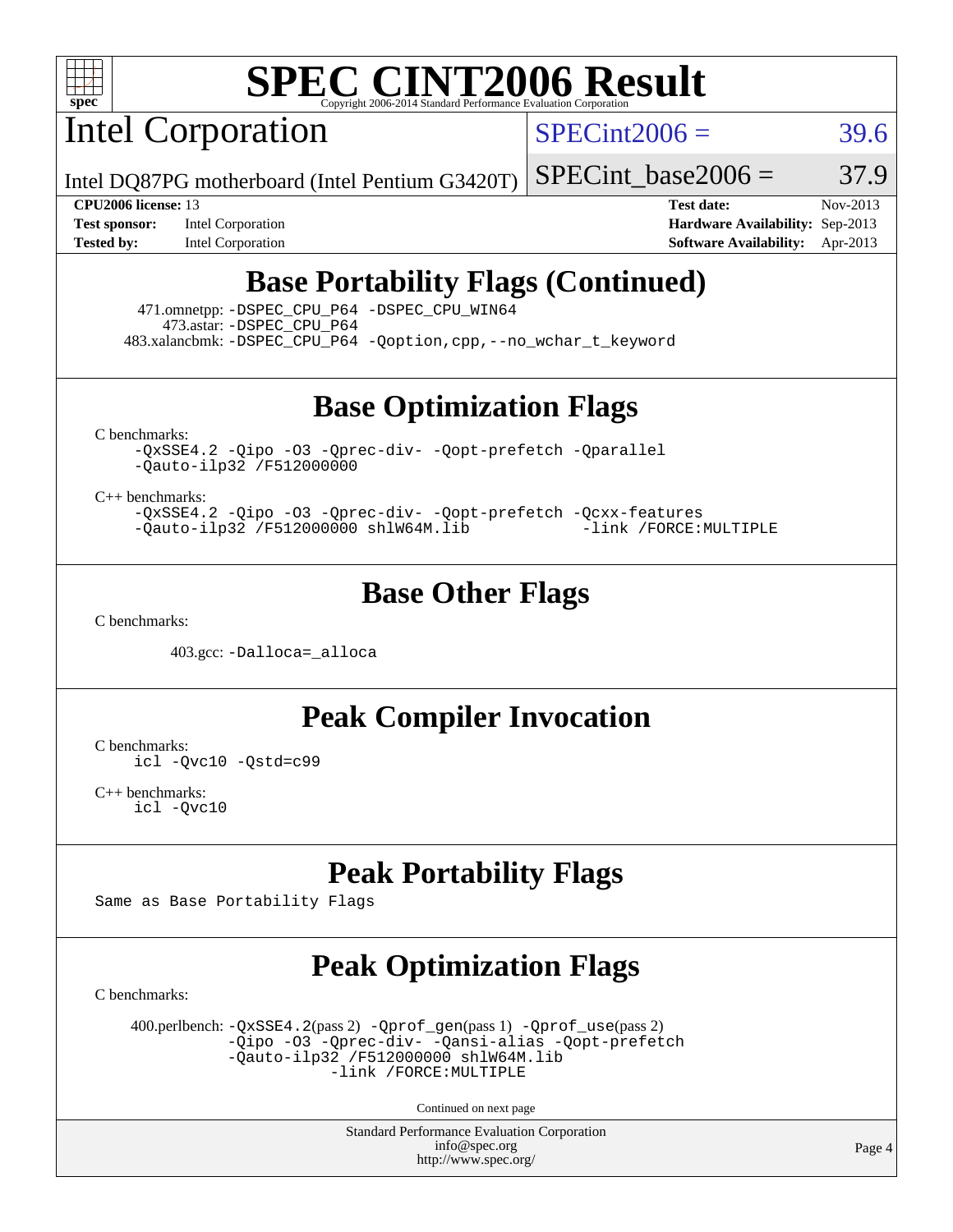

Intel Corporation

 $SPECint2006 = 39.6$  $SPECint2006 = 39.6$ 

Intel DQ87PG motherboard (Intel Pentium G3420T)

#### SPECint base2006 =  $37.9$

**[Test sponsor:](http://www.spec.org/auto/cpu2006/Docs/result-fields.html#Testsponsor)** Intel Corporation **[Hardware Availability:](http://www.spec.org/auto/cpu2006/Docs/result-fields.html#HardwareAvailability)** Sep-2013 **[Tested by:](http://www.spec.org/auto/cpu2006/Docs/result-fields.html#Testedby)** Intel Corporation **[Software Availability:](http://www.spec.org/auto/cpu2006/Docs/result-fields.html#SoftwareAvailability)** Apr-2013

**[CPU2006 license:](http://www.spec.org/auto/cpu2006/Docs/result-fields.html#CPU2006license)** 13 **[Test date:](http://www.spec.org/auto/cpu2006/Docs/result-fields.html#Testdate)** Nov-2013

# **[Peak Optimization Flags \(Continued\)](http://www.spec.org/auto/cpu2006/Docs/result-fields.html#PeakOptimizationFlags)**

 401.bzip2: [-QxSSE4.2](http://www.spec.org/cpu2006/results/res2014q3/cpu2006-20140701-30252.flags.html#user_peakPASS2_CFLAGSPASS2_LDFLAGS401_bzip2_f-QxSSE42_372695bbe211719895df0310b324a1ca)(pass 2) [-Qprof\\_gen](http://www.spec.org/cpu2006/results/res2014q3/cpu2006-20140701-30252.flags.html#user_peakPASS1_CFLAGSPASS1_LDFLAGS401_bzip2_Qprof_gen)(pass 1) [-Qprof\\_use](http://www.spec.org/cpu2006/results/res2014q3/cpu2006-20140701-30252.flags.html#user_peakPASS2_CFLAGSPASS2_LDFLAGS401_bzip2_Qprof_use)(pass 2) [-Qipo](http://www.spec.org/cpu2006/results/res2014q3/cpu2006-20140701-30252.flags.html#user_peakOPTIMIZE401_bzip2_f-Qipo) [-O3](http://www.spec.org/cpu2006/results/res2014q3/cpu2006-20140701-30252.flags.html#user_peakOPTIMIZE401_bzip2_f-O3) [-Qprec-div-](http://www.spec.org/cpu2006/results/res2014q3/cpu2006-20140701-30252.flags.html#user_peakOPTIMIZE401_bzip2_f-Qprec-div-) [-Qopt-prefetch](http://www.spec.org/cpu2006/results/res2014q3/cpu2006-20140701-30252.flags.html#user_peakOPTIMIZE401_bzip2_f-Qprefetch_37c211608666b9dff9380561f602f0a8) [-Qansi-alias](http://www.spec.org/cpu2006/results/res2014q3/cpu2006-20140701-30252.flags.html#user_peakOPTIMIZE401_bzip2_f-Qansi-alias) [-Qauto-ilp32](http://www.spec.org/cpu2006/results/res2014q3/cpu2006-20140701-30252.flags.html#user_peakCOPTIMIZE401_bzip2_f-Qauto-ilp32) [/F512000000](http://www.spec.org/cpu2006/results/res2014q3/cpu2006-20140701-30252.flags.html#user_peakEXTRA_LDFLAGS401_bzip2_set_stack_space_98438a10eb60aa5f35f4c79d9b9b27b1) 403.gcc: [-QxSSE4.2](http://www.spec.org/cpu2006/results/res2014q3/cpu2006-20140701-30252.flags.html#user_peakPASS2_CFLAGSPASS2_LDFLAGS403_gcc_f-QxSSE42_372695bbe211719895df0310b324a1ca)(pass 2) [-Qprof\\_gen](http://www.spec.org/cpu2006/results/res2014q3/cpu2006-20140701-30252.flags.html#user_peakPASS1_CFLAGSPASS1_LDFLAGS403_gcc_Qprof_gen)(pass 1) [-Qprof\\_use](http://www.spec.org/cpu2006/results/res2014q3/cpu2006-20140701-30252.flags.html#user_peakPASS2_CFLAGSPASS2_LDFLAGS403_gcc_Qprof_use)(pass 2) [-Qipo](http://www.spec.org/cpu2006/results/res2014q3/cpu2006-20140701-30252.flags.html#user_peakOPTIMIZE403_gcc_f-Qipo) [-O3](http://www.spec.org/cpu2006/results/res2014q3/cpu2006-20140701-30252.flags.html#user_peakOPTIMIZE403_gcc_f-O3) [-Qprec-div-](http://www.spec.org/cpu2006/results/res2014q3/cpu2006-20140701-30252.flags.html#user_peakOPTIMIZE403_gcc_f-Qprec-div-) [-Qauto-ilp32](http://www.spec.org/cpu2006/results/res2014q3/cpu2006-20140701-30252.flags.html#user_peakCOPTIMIZE403_gcc_f-Qauto-ilp32) [/F512000000](http://www.spec.org/cpu2006/results/res2014q3/cpu2006-20140701-30252.flags.html#user_peakEXTRA_LDFLAGS403_gcc_set_stack_space_98438a10eb60aa5f35f4c79d9b9b27b1)  $429$ .mcf: basepeak = yes 445.gobmk: [-QxSSE4.2](http://www.spec.org/cpu2006/results/res2014q3/cpu2006-20140701-30252.flags.html#user_peakPASS2_CFLAGSPASS2_LDFLAGS445_gobmk_f-QxSSE42_372695bbe211719895df0310b324a1ca)(pass 2) [-Qprof\\_gen](http://www.spec.org/cpu2006/results/res2014q3/cpu2006-20140701-30252.flags.html#user_peakPASS1_CFLAGSPASS1_LDFLAGS445_gobmk_Qprof_gen)(pass 1) [-Qprof\\_use](http://www.spec.org/cpu2006/results/res2014q3/cpu2006-20140701-30252.flags.html#user_peakPASS2_CFLAGSPASS2_LDFLAGS445_gobmk_Qprof_use)(pass 2) [-Qipo](http://www.spec.org/cpu2006/results/res2014q3/cpu2006-20140701-30252.flags.html#user_peakOPTIMIZE445_gobmk_f-Qipo) [-O2](http://www.spec.org/cpu2006/results/res2014q3/cpu2006-20140701-30252.flags.html#user_peakOPTIMIZE445_gobmk_f-O2) [-Qprec-div-](http://www.spec.org/cpu2006/results/res2014q3/cpu2006-20140701-30252.flags.html#user_peakOPTIMIZE445_gobmk_f-Qprec-div-) [-Qansi-alias](http://www.spec.org/cpu2006/results/res2014q3/cpu2006-20140701-30252.flags.html#user_peakOPTIMIZE445_gobmk_f-Qansi-alias) [-Qauto-ilp32](http://www.spec.org/cpu2006/results/res2014q3/cpu2006-20140701-30252.flags.html#user_peakCOPTIMIZE445_gobmk_f-Qauto-ilp32) [/F512000000](http://www.spec.org/cpu2006/results/res2014q3/cpu2006-20140701-30252.flags.html#user_peakEXTRA_LDFLAGS445_gobmk_set_stack_space_98438a10eb60aa5f35f4c79d9b9b27b1) 456.hmmer: basepeak = yes  $458 \text{.}$ sjeng: basepeak = yes  $462$ .libquantum: basepeak = yes 464.h264ref: [-QxSSE4.2](http://www.spec.org/cpu2006/results/res2014q3/cpu2006-20140701-30252.flags.html#user_peakPASS2_CFLAGSPASS2_LDFLAGS464_h264ref_f-QxSSE42_372695bbe211719895df0310b324a1ca)(pass 2) [-Qprof\\_gen](http://www.spec.org/cpu2006/results/res2014q3/cpu2006-20140701-30252.flags.html#user_peakPASS1_CFLAGSPASS1_LDFLAGS464_h264ref_Qprof_gen)(pass 1) [-Qprof\\_use](http://www.spec.org/cpu2006/results/res2014q3/cpu2006-20140701-30252.flags.html#user_peakPASS2_CFLAGSPASS2_LDFLAGS464_h264ref_Qprof_use)(pass 2) [-Qipo](http://www.spec.org/cpu2006/results/res2014q3/cpu2006-20140701-30252.flags.html#user_peakOPTIMIZE464_h264ref_f-Qipo) [-O3](http://www.spec.org/cpu2006/results/res2014q3/cpu2006-20140701-30252.flags.html#user_peakOPTIMIZE464_h264ref_f-O3) [-Qprec-div-](http://www.spec.org/cpu2006/results/res2014q3/cpu2006-20140701-30252.flags.html#user_peakOPTIMIZE464_h264ref_f-Qprec-div-) [-Qunroll2](http://www.spec.org/cpu2006/results/res2014q3/cpu2006-20140701-30252.flags.html#user_peakOPTIMIZE464_h264ref_f-Qunroll_1d9456aa650e77fc2a0cf43cef3fa08c) [-Qansi-alias](http://www.spec.org/cpu2006/results/res2014q3/cpu2006-20140701-30252.flags.html#user_peakOPTIMIZE464_h264ref_f-Qansi-alias) [-Qauto-ilp32](http://www.spec.org/cpu2006/results/res2014q3/cpu2006-20140701-30252.flags.html#user_peakCOPTIMIZE464_h264ref_f-Qauto-ilp32) [/F512000000](http://www.spec.org/cpu2006/results/res2014q3/cpu2006-20140701-30252.flags.html#user_peakEXTRA_LDFLAGS464_h264ref_set_stack_space_98438a10eb60aa5f35f4c79d9b9b27b1) [C++ benchmarks:](http://www.spec.org/auto/cpu2006/Docs/result-fields.html#CXXbenchmarks) 471.omnetpp: [-QxSSE4.2](http://www.spec.org/cpu2006/results/res2014q3/cpu2006-20140701-30252.flags.html#user_peakPASS2_CXXFLAGSPASS2_LDFLAGS471_omnetpp_f-QxSSE42_372695bbe211719895df0310b324a1ca)(pass 2) [-Qprof\\_gen](http://www.spec.org/cpu2006/results/res2014q3/cpu2006-20140701-30252.flags.html#user_peakPASS1_CXXFLAGSPASS1_LDFLAGS471_omnetpp_Qprof_gen)(pass 1) [-Qprof\\_use](http://www.spec.org/cpu2006/results/res2014q3/cpu2006-20140701-30252.flags.html#user_peakPASS2_CXXFLAGSPASS2_LDFLAGS471_omnetpp_Qprof_use)(pass 2) [-Qipo](http://www.spec.org/cpu2006/results/res2014q3/cpu2006-20140701-30252.flags.html#user_peakOPTIMIZE471_omnetpp_f-Qipo) [-O3](http://www.spec.org/cpu2006/results/res2014q3/cpu2006-20140701-30252.flags.html#user_peakOPTIMIZE471_omnetpp_f-O3) [-Qprec-div-](http://www.spec.org/cpu2006/results/res2014q3/cpu2006-20140701-30252.flags.html#user_peakOPTIMIZE471_omnetpp_f-Qprec-div-) [-Qansi-alias](http://www.spec.org/cpu2006/results/res2014q3/cpu2006-20140701-30252.flags.html#user_peakOPTIMIZE471_omnetpp_f-Qansi-alias) [-Qopt-ra-region-strategy=block](http://www.spec.org/cpu2006/results/res2014q3/cpu2006-20140701-30252.flags.html#user_peakOPTIMIZE471_omnetpp_f-Qopt-ra-region-strategy_d2240e80a5d9053a1fd400255dbf4159) [-Qauto-ilp32](http://www.spec.org/cpu2006/results/res2014q3/cpu2006-20140701-30252.flags.html#user_peakCXXOPTIMIZE471_omnetpp_f-Qauto-ilp32) [/F512000000](http://www.spec.org/cpu2006/results/res2014q3/cpu2006-20140701-30252.flags.html#user_peakEXTRA_LDFLAGS471_omnetpp_set_stack_space_98438a10eb60aa5f35f4c79d9b9b27b1) [shlW64M.lib](http://www.spec.org/cpu2006/results/res2014q3/cpu2006-20140701-30252.flags.html#user_peakEXTRA_LIBS471_omnetpp_SmartHeap64_c4f7f76711bdf8c0633a5c1edf6e5396) [-link /FORCE:MULTIPLE](http://www.spec.org/cpu2006/results/res2014q3/cpu2006-20140701-30252.flags.html#user_peakLDOUT471_omnetpp_link_force_multiple2_070fe330869edf77077b841074b8b0b6)  $473$ .astar: basepeak = yes  $483.xalanchmk: basepeak = yes$ 

## **[Peak Other Flags](http://www.spec.org/auto/cpu2006/Docs/result-fields.html#PeakOtherFlags)**

[C benchmarks](http://www.spec.org/auto/cpu2006/Docs/result-fields.html#Cbenchmarks):

403.gcc: [-Dalloca=\\_alloca](http://www.spec.org/cpu2006/results/res2014q3/cpu2006-20140701-30252.flags.html#b403.gcc_peakEXTRA_CFLAGS_Dalloca_be3056838c12de2578596ca5467af7f3)

The flags file that was used to format this result can be browsed at <http://www.spec.org/cpu2006/flags/Intel-ic13.1-official-windows.html>

You can also download the XML flags source by saving the following link: <http://www.spec.org/cpu2006/flags/Intel-ic13.1-official-windows.xml>